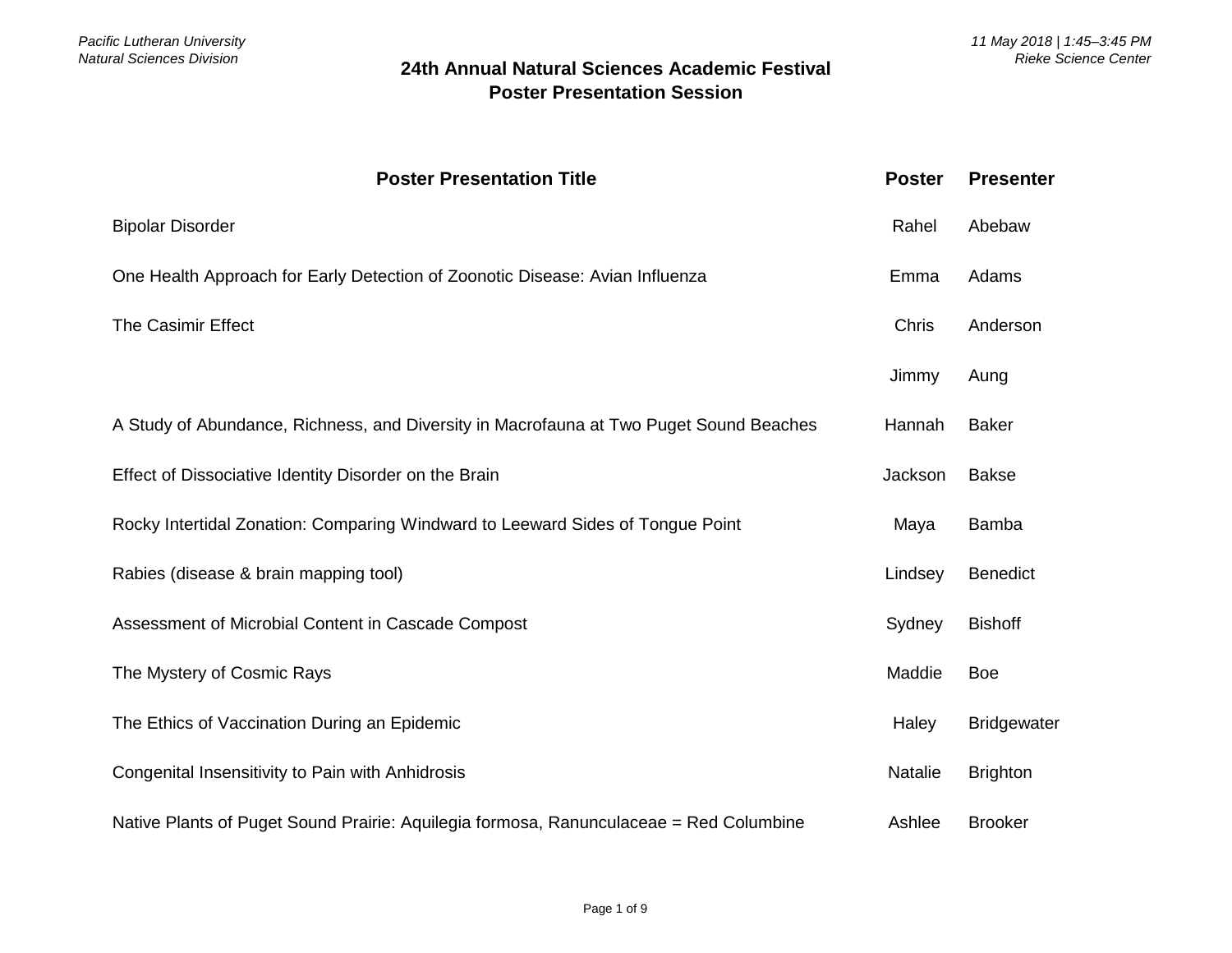| <b>Poster Presentation Title</b>                                                                                             | <b>Poster</b>  | <b>Presenter</b> |
|------------------------------------------------------------------------------------------------------------------------------|----------------|------------------|
| Manchester and Crescent Beach: A Comparison of Diversity and Species Richness                                                | <b>Bennett</b> | <b>Bugbee</b>    |
| Native Plants of Puget Sound Prairie: Lithophragma parviflorum, Saxifragaceae "Smallflower<br><b>Woodland Star"</b>          | Sarah          | <b>Burns</b>     |
| Assessment of Microbial Content in Cascade Compost                                                                           | Rose           | Cachero          |
| Autism in Action                                                                                                             | Marisa         | Cella            |
| From Microbes to Meals: Characterizing the Microbiome of the Compost from Mother Earth Farms                                 | <b>Darick</b>  | Chai             |
| Influenza: How social contact and population structure may affect the spread of influenza                                    | Cecilia        | Chan             |
| Armeria maritima (sea thrift), Plumbaginaceae                                                                                | Cecilia        | Chan             |
| The Microbial Community Present in the Clover Soil and Compost Samples from Mother Earth<br>Farm                             | Olga           | Chernichenko     |
| Biodiversity in the Rocky Intertidal of Western Washington Beaches: Percent Cover in Upper,<br>Middle, and Lower Tidal Zones | Olga           | Chernichenko     |
| The Microbial Community Present in the Clover Soil and Compost Samples from Mother Earth<br>Farm                             | Sonja          | Christensen      |
| An Introduction to Quantum Computing                                                                                         | Matthew        | Conover          |
| The Quirkiness of Quarks                                                                                                     | Amber          | Cooper           |
| Biodiversity in the Rocky Intertidal of Western Washington Beaches: Percent Cover in Upper,<br>Middle, and Lower Tidal Zones | Natalia        | Cortez           |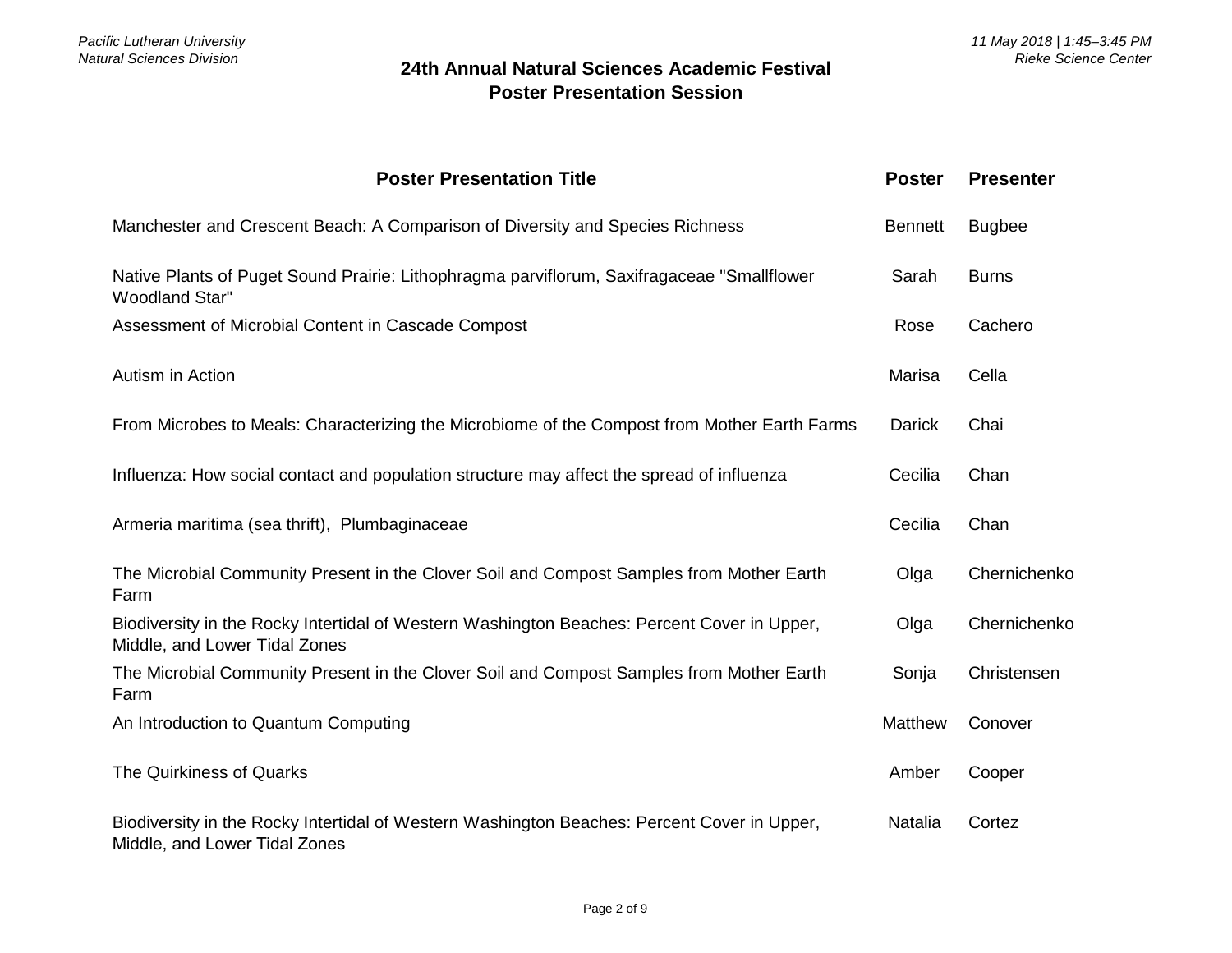| <b>Poster Presentation Title</b>                                                                            | <b>Poster</b> | <b>Presenter</b> |
|-------------------------------------------------------------------------------------------------------------|---------------|------------------|
| From Microbes to Meals: Characterizing the Microbiome of the Compost from Mother Earth Farms                | Rebecca       | Crust            |
| A Study of Abundance, Richness, and Diversity in Macrofauna at Two Puget Sound Beaches                      | Rebecca       | Crust            |
| Reducing Incidence of Cassava Mosaic Geminivirus, a Serious Threat to Regional Food Security                | Emily         | Davis            |
| The Microbial Community Present in the Clover Soil and Compost Samples from Mother Earth<br>Farm            | Emma          | Davis            |
| Variation in species diversity between Manchester and Crescent beaches                                      | Sarah         | Dohring          |
| White Dwarfs and its Luminosity Function                                                                    | Hannah        | Domingo          |
| Comparison of Diversity of Rocky Intertidal Communities Between Tongue Point and Manchester<br><b>Beach</b> | Tabitha       | Dowell           |
| Rabies (disease & brain mapping tool)                                                                       | Jamie         | Escobar          |
| How physiological trauma impacts neurochemicals and neuroanatomy in the brain: a look into<br><b>PTSD</b>   | Annabelle     | Falloria         |
| A Study of Abundance, Richness, and Diversity in Macrofauna at Two Puget Sound Beaches                      | Taylor        | Farley           |
| Native Plants of Puget Sound Prairie: Balsamorhiza deltoidea (Asteraceae=deltoid balsamroot)                | Taylor        | Farley           |
| <b>Biological Basis of Parkinson's Disease</b>                                                              | <b>Derek</b>  | Fish             |
| Crimean-Congo Hemorrhagic Fever: Management of an Uncommon Virus                                            | <b>North</b>  | Foulon           |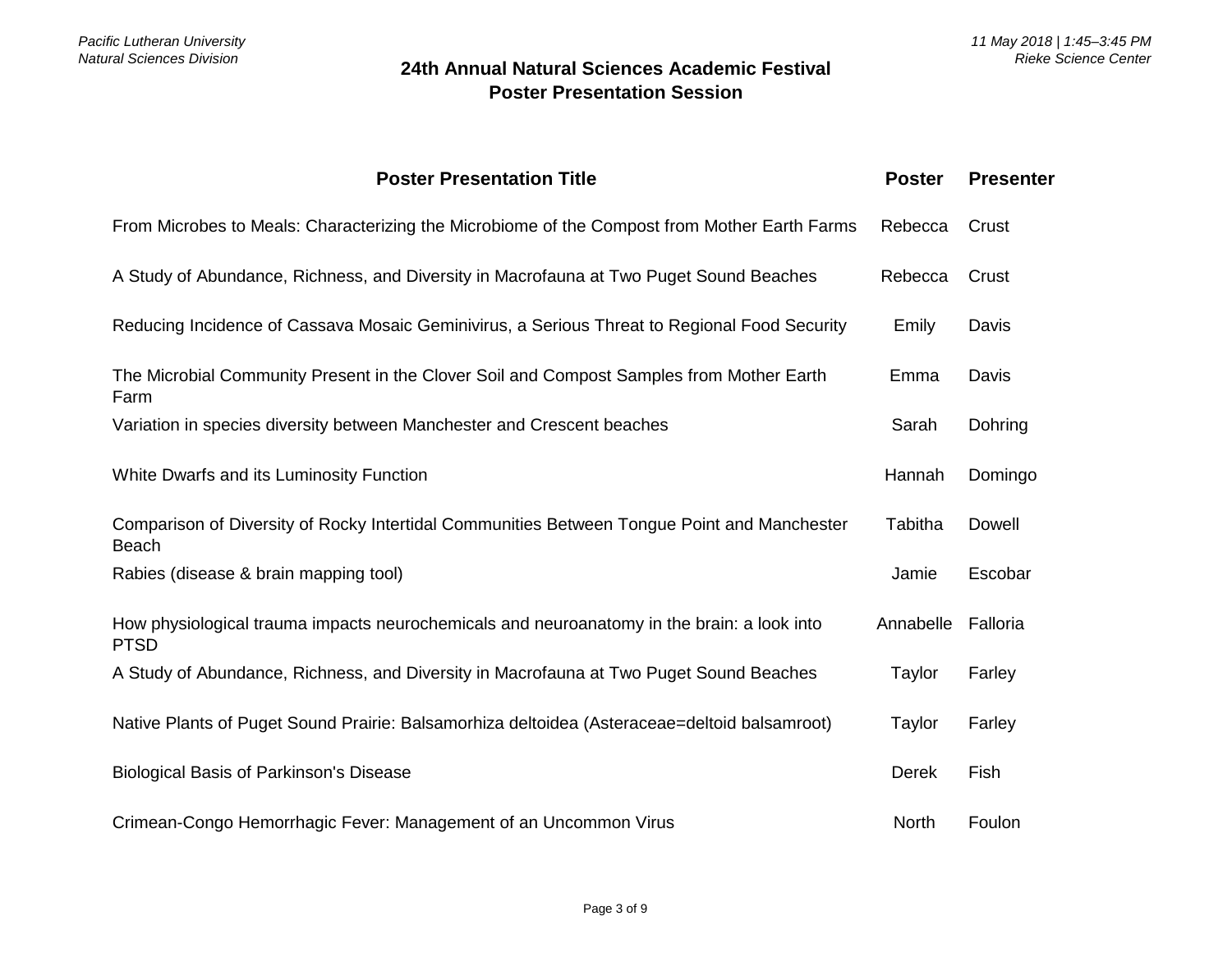| <b>Poster Presentation Title</b>                                                                                             | <b>Poster</b>     | <b>Presenter</b>      |
|------------------------------------------------------------------------------------------------------------------------------|-------------------|-----------------------|
| Black Holes: Hawking Radiation & Particle Tunneling                                                                          | Laura             | Glastra               |
| Native Plants of Puget Sound Prairie: Lupinus albicaulis, Fabaceae = Sickle-keeled lupine                                    | Emmanuel Gonzalez |                       |
| <b>Dark Matter</b>                                                                                                           | Claire            | Hartwig Alberg        |
| Biodiversity in the Rocky Intertidal of Western Washington Beaches: Percent Cover in Upper,<br>Middle, and Lower Tidal Zones | Megan             | Hill                  |
| Comparative Analysis of Schizoaffective and other Psychotic Disorders                                                        | Cassie            | <b>Hobbs</b>          |
| <b>Quantum Computing</b>                                                                                                     | <b>Brad</b>       | Hodkinson             |
| Effect of Dissociative Identity Disorder on the Brain                                                                        | Sunny             | Huang                 |
|                                                                                                                              | Azana             | Hyneman-<br>Henderson |
| Microbial Characterization of Kale Soil at Mother Earth Farm                                                                 | Emma              | Janousek              |
| Microbial Characterization of Kale Soil at Mother Earth Farm                                                                 | Alyssa            | Jilk                  |
| MicroRNA Regulation in Gliomas and Novel Cancer Treatments                                                                   | Tyler             | Johnson               |
| Alzheimer's Disease Pathology                                                                                                | Mary              | Josten                |
| Decorating Carbon Electrodes with Gold Nanoparticles to Study the Kinetics of Redox Reactions                                | Gabrielle         | Kamm                  |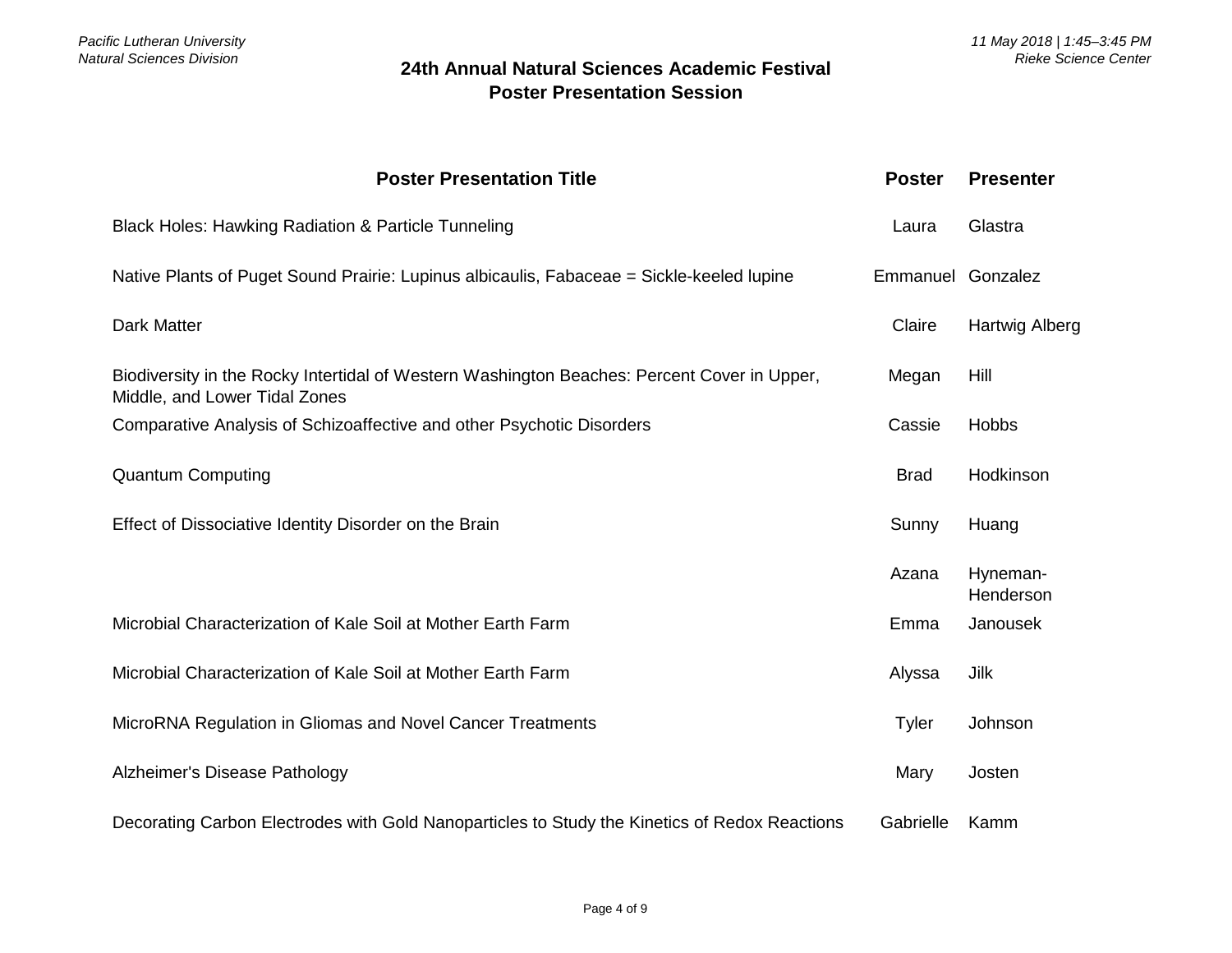| <b>Poster Presentation Title</b>                                                                     | <b>Poster</b> | <b>Presenter</b>  |
|------------------------------------------------------------------------------------------------------|---------------|-------------------|
| Synchrotron Radiation and the Physics of Spectroscopy                                                | Gabrielle     | Kamm              |
| Assessment of Microbial Content in Cascade Compost                                                   | Grant         | Kido              |
| Analysis of the Vibrational-Rotational Spectra of HCI and DCI                                        | Luna          | Kim               |
| Native Plants of Puget Sound Prairie: Dodecatheon henderisonii, Primulaceae = Shooting Star          | Amanda        | Koskinen          |
| <b>Quantum Biology</b>                                                                               | Isabel        | LaRue             |
| Variation in species diversity between Manchester and Crescent beaches                               | Nathan        | Laudolff          |
| <b>Exploring Constellations</b>                                                                      | Megan         | Longstaff         |
| Autism in Action                                                                                     | Alana         | <b>McGilberry</b> |
| <b>Neutron Stars</b>                                                                                 | Chris         | <b>McGraw</b>     |
| Comparison of Diversity of Rocky Intertidal Communities Between Tongue Point and Manchester<br>Beach | Destinie      | Miner             |
| Traumatic Spinal Cord Injury: Motor Cortex Effects                                                   | Destinie      | Miner             |
| Huntington's Disease                                                                                 | Katie         | Molyneux          |
| The Neglected Rabies Endemic                                                                         | Katie         | Molyneux          |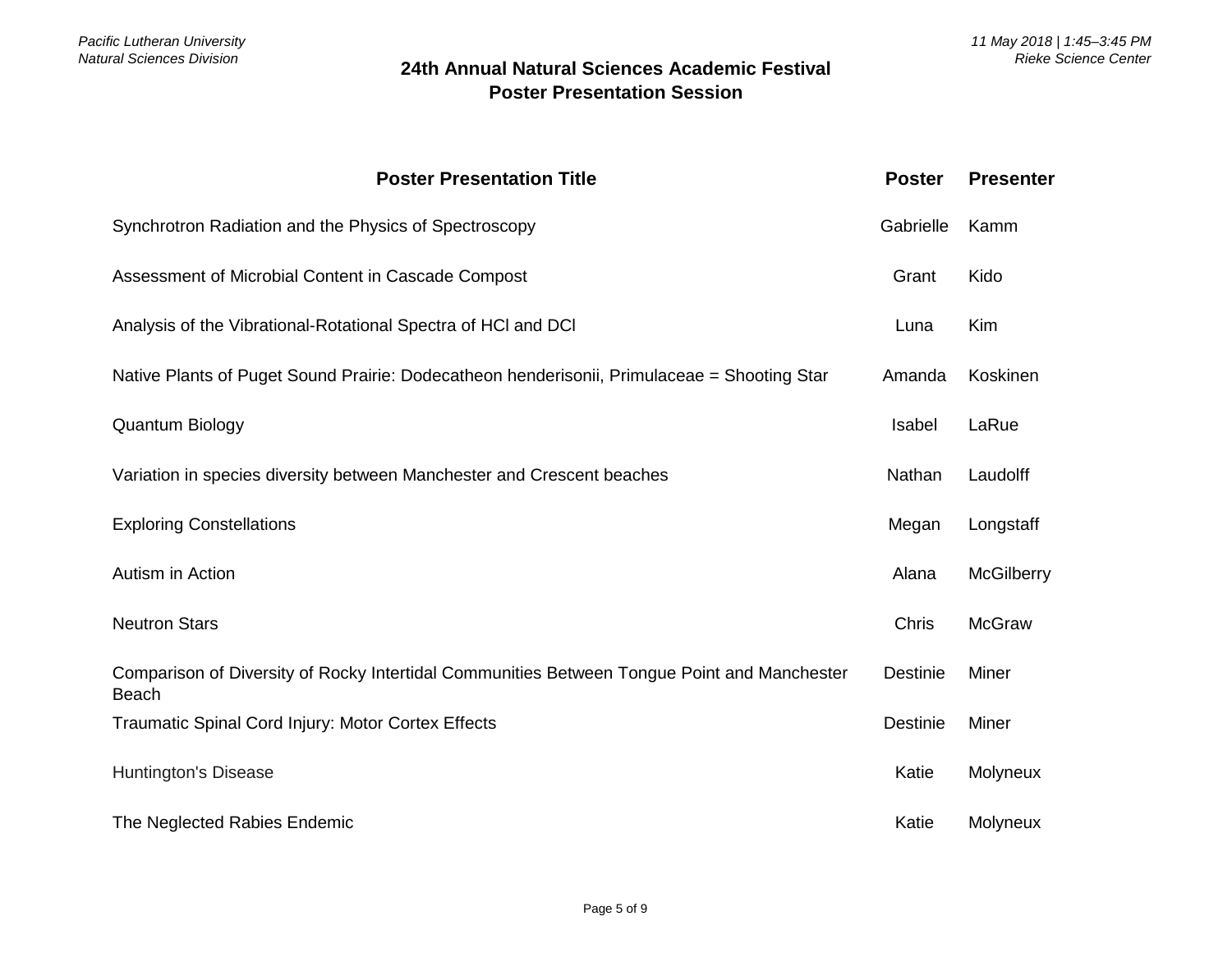| <b>Poster Presentation Title</b>                                                                  | <b>Poster</b>  | <b>Presenter</b> |
|---------------------------------------------------------------------------------------------------|----------------|------------------|
| Huntington's Disease                                                                              | Alex           | Moore            |
| Native Plants of Puget Sound Prairie: Potentilla gracilis, Rosaceae = slender cinquefoil          | Alex           | Moore            |
| Decorating Carbon Electrodes with Gold Nanoparticles to Study the Kinetics of Redox Reactions     | Emily          | <b>Ness</b>      |
| <b>Bipolar Disorder</b>                                                                           | Kendall        | Pargot           |
| <b>Einstein's Papers</b>                                                                          | <b>Betsabe</b> | Parmly           |
| Developing an Efficient and Economically-Sustainable Universal Influenza Vaccine                  | <b>Elliott</b> | Peterson         |
| Congenital Insensitivity to Pain with Anhidrosis                                                  | Yelena         | Petrik           |
| Native Plants of Puget Sound Prairie: Erythronium oregonum, Liliaceae, Giant White Fawn Lily      | Lily           | Phan             |
| Native Plants of Puget Sound Prairie: Eriophyllum lanatum, Asteraceae, Common Woolly<br>Sunflower | <b>Nina</b>    | Phan             |
| Dark Matter in the Cosmos                                                                         | Valeria        | Pinedo Chipana   |
| MicroRNA Regulation in Gliomas and Novel Cancer Treatments                                        | <b>Nina</b>    | Prikhodko        |
| Microbial Characterization of Kale Soil at Mother Earth Farm                                      | Kinsey         | Reed             |
|                                                                                                   | Nadia          | Reed             |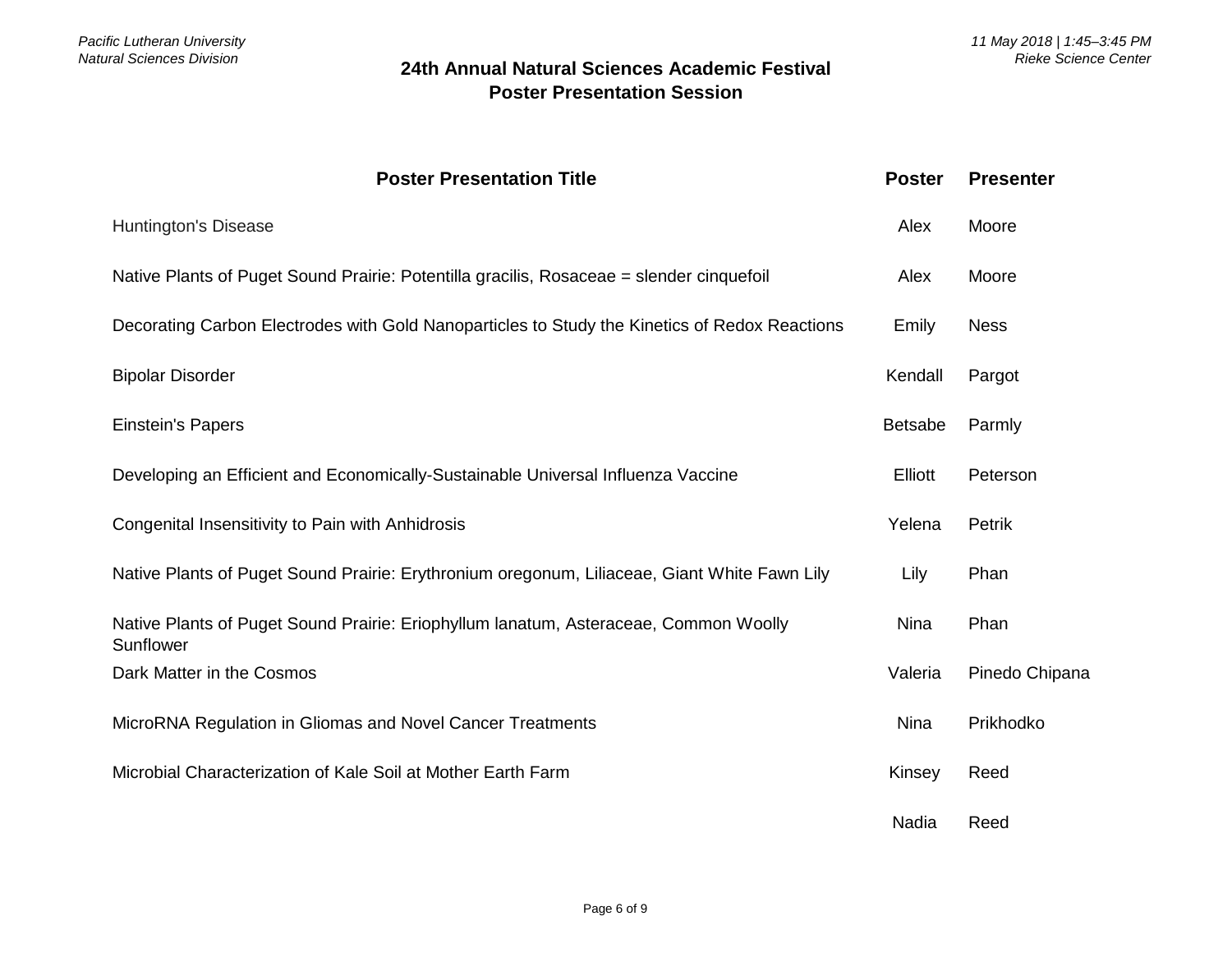| <b>Poster Presentation Title</b>                                                                | <b>Poster</b> | <b>Presenter</b> |
|-------------------------------------------------------------------------------------------------|---------------|------------------|
| Lupinus Polyphyllus                                                                             | Josefine      | Rodriguez        |
| Rocky Intertidal Zonation: Comparing Windward to Leeward Sides of Tongue Point                  | Nathan        | Sabo             |
| <b>Quantum Encryption</b>                                                                       | Isaiah        | Scheel           |
| Traumatic Spinal Cord Injury: Motor Cortex Effects                                              | Alena         | Sebryakova       |
| Apparent Superluminal Motion In Astrophysical Jets                                              | Alex          | Shearer          |
| Neglect Syndrome: A World Hidden in Plain Sight                                                 | Jordan        | Sherfey          |
| Native Plants of Puget Sound Prairie: [Fritillaria affinis, Family = Liliaceae, Chocolate Lily) | Jadey         | Simmons          |
| Rocky Intertidal Zonation: Comparing Windward to Leeward Sides of Tongue Point                  | <b>Bailey</b> | <b>Skeet</b>     |
| Variation in species diversity between Manchester and Crescent beaches                          | Sydney        | Smythe           |
| Manchester and Crescent Beach: A Comparison of Diversity and Species Richness                   | Hayley        | Sonneson         |
| Dark Energy                                                                                     | Francis       | Sonoda           |
| The Fourth Dimension                                                                            | Noah          | Stead            |
| Manchester and Crescent Beach: A Comparison of Diversity and Species Richness                   | Graham        | <b>Steed</b>     |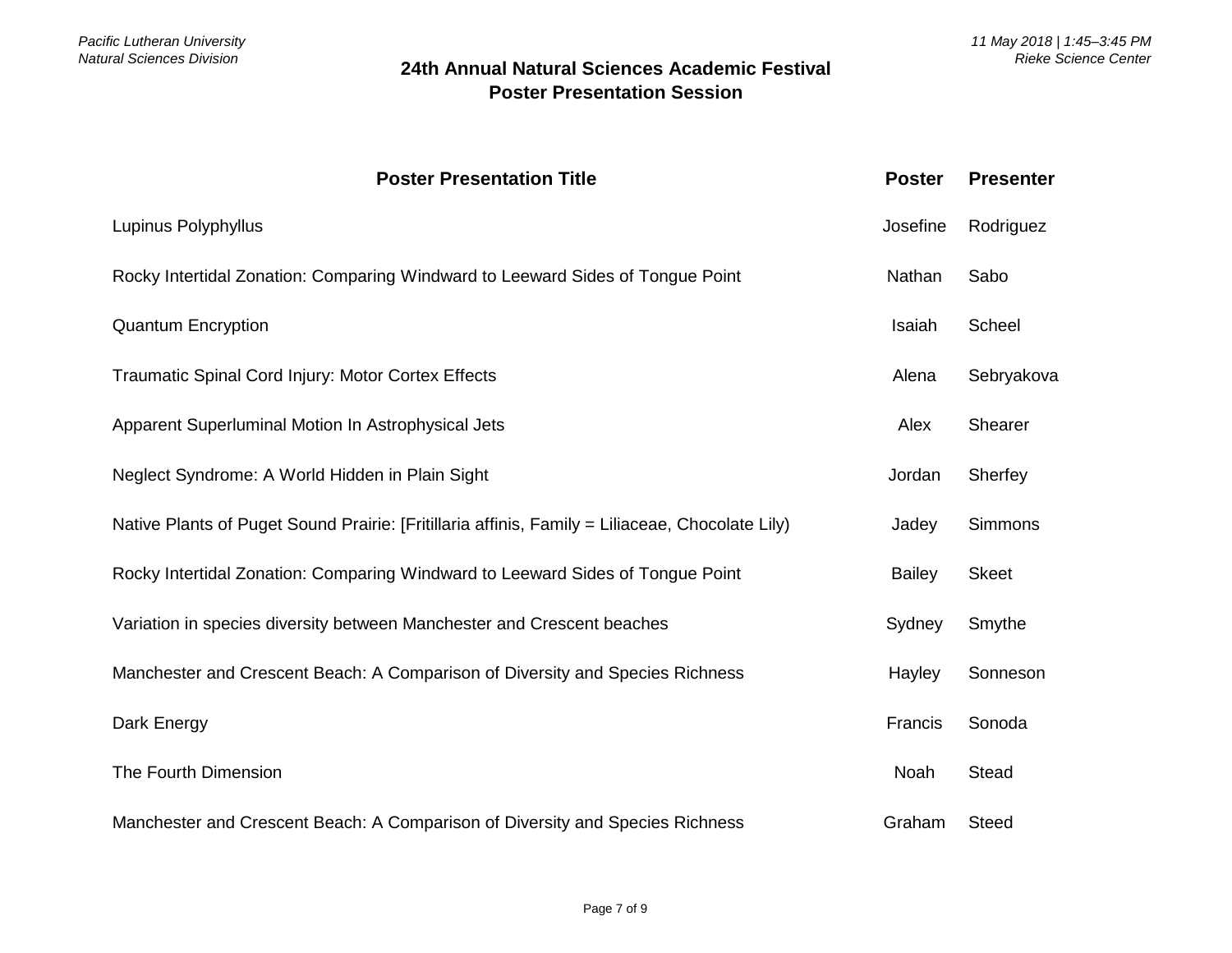| <b>Poster Presentation Title</b>                                                                                | <b>Poster</b> | <b>Presenter</b> |
|-----------------------------------------------------------------------------------------------------------------|---------------|------------------|
| Depression & Transcranial Magnet Stimulation (TMS) Therapy                                                      | Madison       | Stinson          |
| <b>Fluorinated Shikimic Acid</b>                                                                                | Erik          | <b>Straume</b>   |
| Depression & Transcranial Magnet Stimulation (TMS) Therapy                                                      | Viktoriya     | Sushik           |
| Comparative Analysis of Schizoaffective and other Psychotic Disorders                                           | Juli          | Symmons          |
| How physiological trauma impacts neurochemicals and neuroanatomy in the brain: a look into<br><b>PTSD</b>       | Nathan        | Tanigami         |
| Microbial Characterization of Kale Soil at Mother Earth Farm                                                    | Thida         | Tea              |
| Comparison of diversity between the Rocky Intertidal Communities of Tongue Point and<br><b>Manchester Point</b> | Emily         | Terhaar          |
| Symphyotrichum Eatonii                                                                                          | Aivi          | Tran             |
| From Microbes to Meals: Characterizing the Microbiome of the Compost from Mother Earth Farms                    | Anna          | Tran             |
| Native Plants of Puget Sound Prairie: Cervastium arvense (Caryophyllaceae = Carnation family)                   | Sharn         | Tung             |
| Alzheimer's Disease Pathology                                                                                   | Sasha         | Vasilyeva        |
| Quantum Cryptography                                                                                            | <b>Nick</b>   | Wagner           |
| Lomatium Utriculatum (Spring Gold), a Puget Sound Prairie Native                                                | Ethan         | Warwick          |